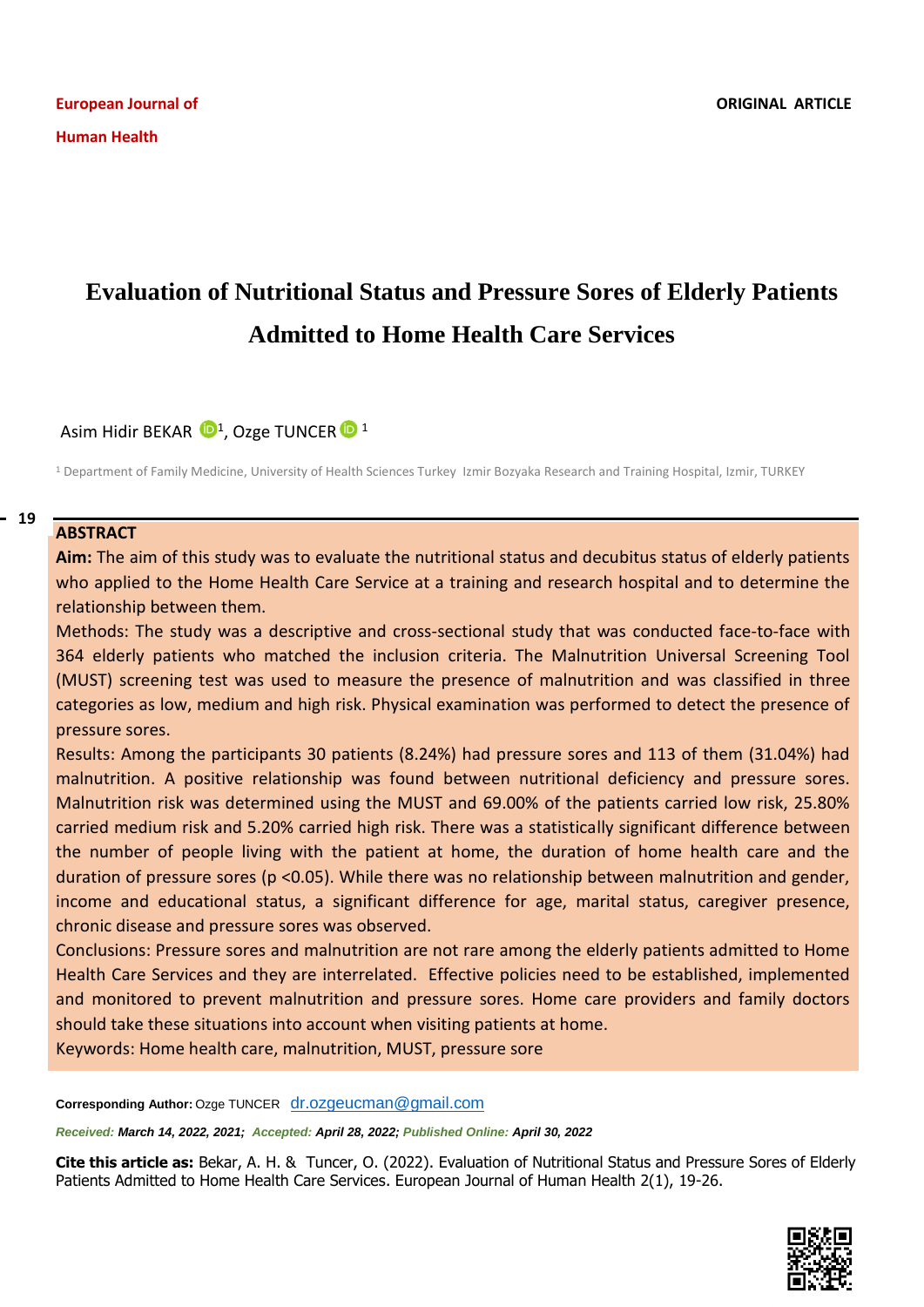## **Introduction**

The general characteristics of patients who request service from the Home Healthcare Unit are that they have multimorbidity, decreased intellectual capacity, cannot provide self-care and are home or bed dependent. Although pressure ulcers are common in these patients, the presence of malnutrition is one of the most important factors that cause pressure ulcers to occur and increase.

Pressure sores are wounds mostly in the areas of bony prominence, in which blood supply to the skin and subcutaneous tissues is blocked or deteriorated. Tissue death occurs due to contact and friction of the bed surface and body areas, with excessive and long-term pressure exposure of the soft tissue (1). Pressure sores are tissue damage to the skin and subcutaneous tissue that can be seen at different levels from redness to full-thickness tissue loss. A period of two hours is sufficient for the development of tissue damage in areas in contact with the surface. This is why changing positions every two hours and good home health care are important.

In order to prevent and treat pressure ulcers in the most effective way, it is necessary to understand the risks causing pressure ulcers and plan and implement measures for prevention. In the literature, it has been shown that nutritional deficiencies play an important role in the formation and healing of pressure ulcers. Low serum albumin levels and vitamin deficiencies facilitate the occurrence of pressure ulcers. In patients with pressure ulcers, it is recommended that nutritional meals contain 1–1.5 g of protein per kilogram. In addition, deficient or low fluid intake also facilitates the formation of pressure ulcers (2).

Malnutrition is a clinical condition resulting from inadequate nutrition in terms of content or amount, and insufficient energy and nutrients provided despite

the body's needs. In the society, the elderly are in the high risk group in terms of malnutrition (3). The incidence of malnutrition varies according to the place where elderly individuals receive care. Malnutrition was found to be 8-13% in the elderly living at home, 19- 39% in those staying in an elderly care institution, and 30-90% in the elderly who were hospitalized. Malnutrition occurs as a loss of body weight and muscle density, especially in the elderly who require care. In the recommendations of ESPEN (European Society of Clinical Nutrition and Metabolism), published in 2002, it is recommended that not only those who need home care services, but also all individuals aged 65 and over should be screened routinely in terms of nutrition (4). Similar recommendations are included in all ESPEN Guidelines published in the subsequent years . For these reasons, many malnutrition screening tools have been developed in the last decade. One of the most commonly used malnutrition screening and evaluation tools is the Malnutrition Universal Screening Tool (MUST) (5).

In this study, in light of the relevant literature, we aimed to evaluate the nutritional status and decubitus status of elderly patients who received home health services and to determine the relationship between them.

#### **Methods**

This study was conducted to cross-sectionally examine patients aged 65 and over who applied to the Bozyaka Training and Research Hospital Home Health Service between 12/02/2020 and 30/06/2020. The criteria for inclusion in the study were to apply to the home health unit during this time and to be fed orally. Sociodemographic information of the patients was recorded and their consent was obtained. The presence of pressure sores was inquired and they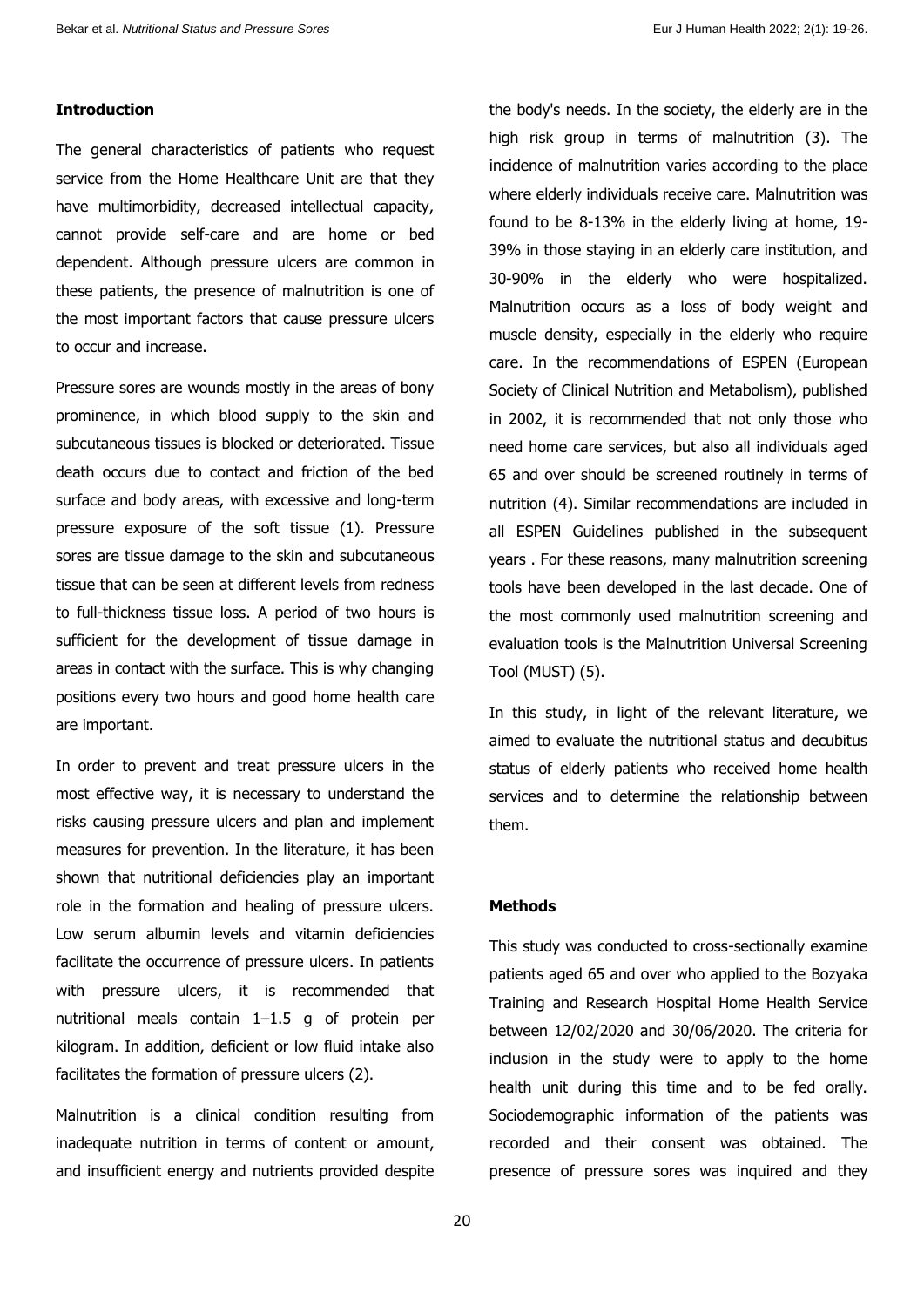were asked to answer the MUST screening test questions. A total of 364 individuals who met the inclusion criteria were included in the study. The MUST screening test was used to measure the presence of malnutrition and it was classified into three categories as low, medium and high risk. MUST is a three-stage screening test developed to screen the nutritional status of elderly individuals. Body mass index is questioned in the first stage, unexpected body weight loss in the second stage, and acute illness in the third stage. For the descriptive analyses of the study, a database was created in the SPSS 21.0 (Statistical Package for the Social Sciences) program, and the frequency, percentage, mean and standard deviation values of the data were calculated. It was determined that these variables did not show normal distribution with the skewness coefficient analysis of Kolmogorov Smirnov and Fisher's normal distribution.

The Kruskal-Wallis test, one of the non-parametric tests, was used to statistically examine the relationship between the dependent variables, the MUST scale, and the measurement type variables such as age, number of people staying in the home, duration of receiving home health care, and presence of pressure sores.

The presence of malnutrition was evaluated in two categories according to the MUST screening test: no malnutrition in low-risk patients and malnutrition in moderate and high-risk patients. The chi-square test was applied to examine the relationship between categorical variables.For all analyses, p<0.05 was accepted as significant.

Ethics committee approval for the study was obtained with the decision of the Bozyaka Training and Research Hospital Scientific Research Ethics Committee, dated 12.02.2020 and numbered 08. In addition, written consent was obtained from the participants in the study.

## **Results**

The group with the highest percentage among the patients participating in the study was between the ages of 75-84 and constituted 39% of the whole group. The mean age of the participants was 79.12±8.062 (min: 65- max: 97). More than half of the participants (58.8%) were women.

Considering the education level, it is seen that most of the patients were primary school graduates with a rate of 91.8%. Those with a monthly income between 1500-3000 TL were 76.6%. About half of the patients were housewives. Among the patients receiving home health services, 98.1% of them regularly used medication, while 97.5% of them had a caregiver relative. 30 (8.2%) of 364 people who participated in the study had pressure sores.

96.8% of the participants had chronic diseases. Hypertension was observed in 47.8%, cardiovascular disease in 35.7%, Diabetes Mellitus in 26.4%, cerebrovascular disease in 15.4% and COPD in 11.5% of participants.

There was no statistically significant difference between age, education level, marital status, income, presence of caregivers, regular drug use, presence of chronic disease and pressure ulcers.

In this study, according to the responses given to the MUST screening test, 69.0% of individuals were lowrisk, 25.8% were medium-risk and 5.2% were highrisk.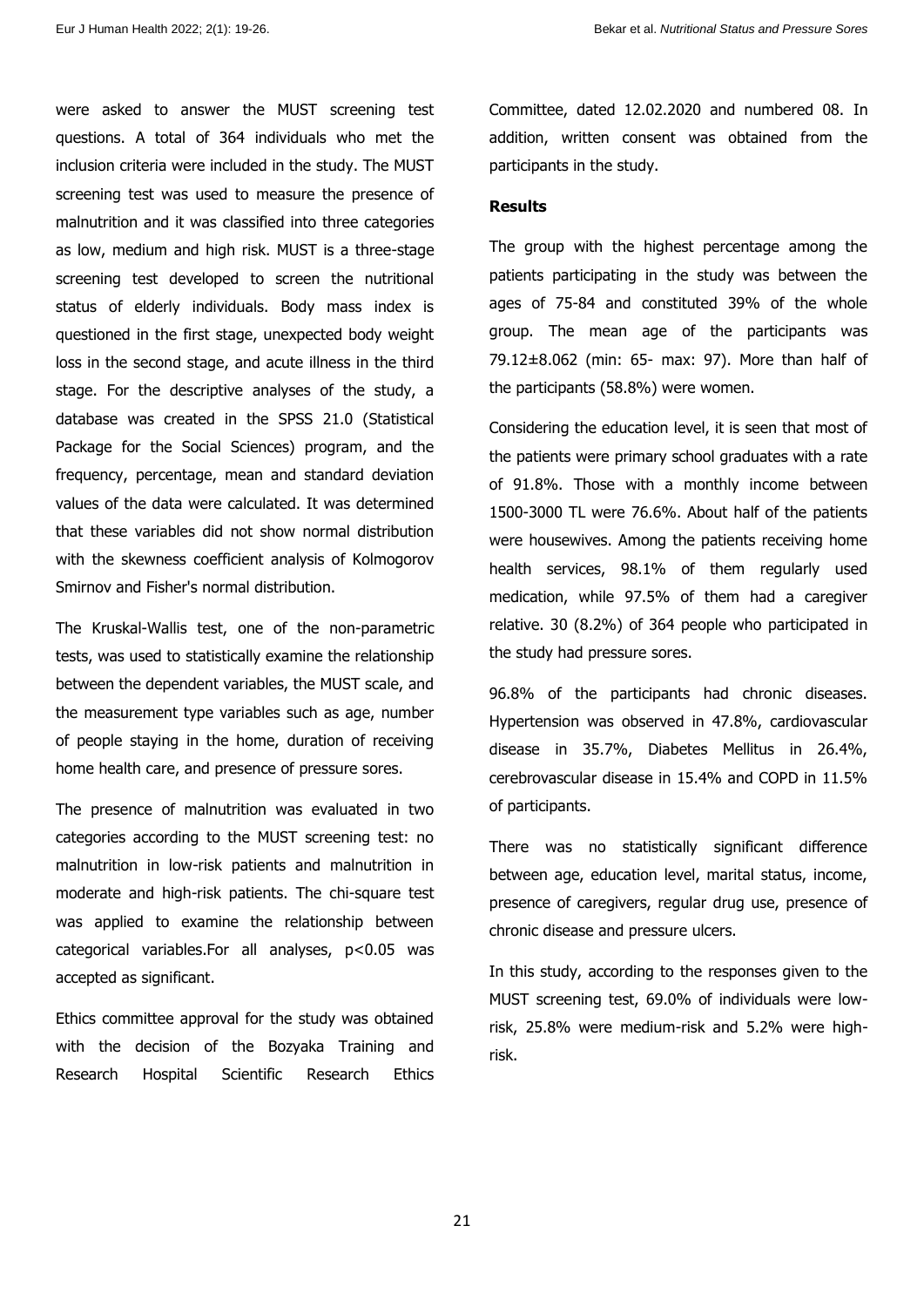## **Table1. General characteristics of the participants and pressure sores**

|                                |                    | <b>Pressure Sores</b> |                |         |
|--------------------------------|--------------------|-----------------------|----------------|---------|
| <b>General Characteristics</b> |                    | Yes                   | N <sub>0</sub> | p-value |
| <b>Sex</b>                     | Female             | 21                    | 193            | 0.19    |
|                                | Male               | 9                     | 141            |         |
| Age (years)                    | 65-74              | 9                     | 102            | 0.99    |
|                                | 75-84              | 12                    | 130            |         |
|                                | $\leq 85$          | 9                     | 102            |         |
| <b>Income</b>                  | $<$ 3000 TL        | 21                    | 262            | 0.19    |
|                                | $\geq 3000$ TL     | 9                     | 72             |         |
| <b>Marital Status</b>          | Married            | 15                    | 163            | 0.90    |
|                                | Single             | $\overline{15}$       | 171            |         |
| <b>Education</b>               | Primary School     | 27                    | 307            | 0.71    |
|                                | <b>High School</b> | $\overline{3}$        | 27             |         |
| Caregiver                      | Yes                | 30                    | 325            | 0.36    |
|                                | $\rm No$           | $\boldsymbol{0}$      | 9              |         |
| <b>Medication usage</b>        | Yes                | 30                    | 327            | 0.42    |
|                                | $\rm No$           | $\boldsymbol{0}$      | $\overline{7}$ |         |

According to the MUST screening test, the presence of malnutrition was evaluated in two categories: no malnutrition in low-risk patients and malnutrition in moderate and high-risk patients. When the results of the chi-square test, which was done to examine the relationship between the presence of malnutrition according to sociodemographic characteristics of the

patients receiving home health care, were examined: while no relationship was found for gender, income and educational status, a significant difference was observed for age, marital status, presence of caregivers, chronic disease and pressure sores. According to this, there was a significant relationship between those who do not have any chronic disease,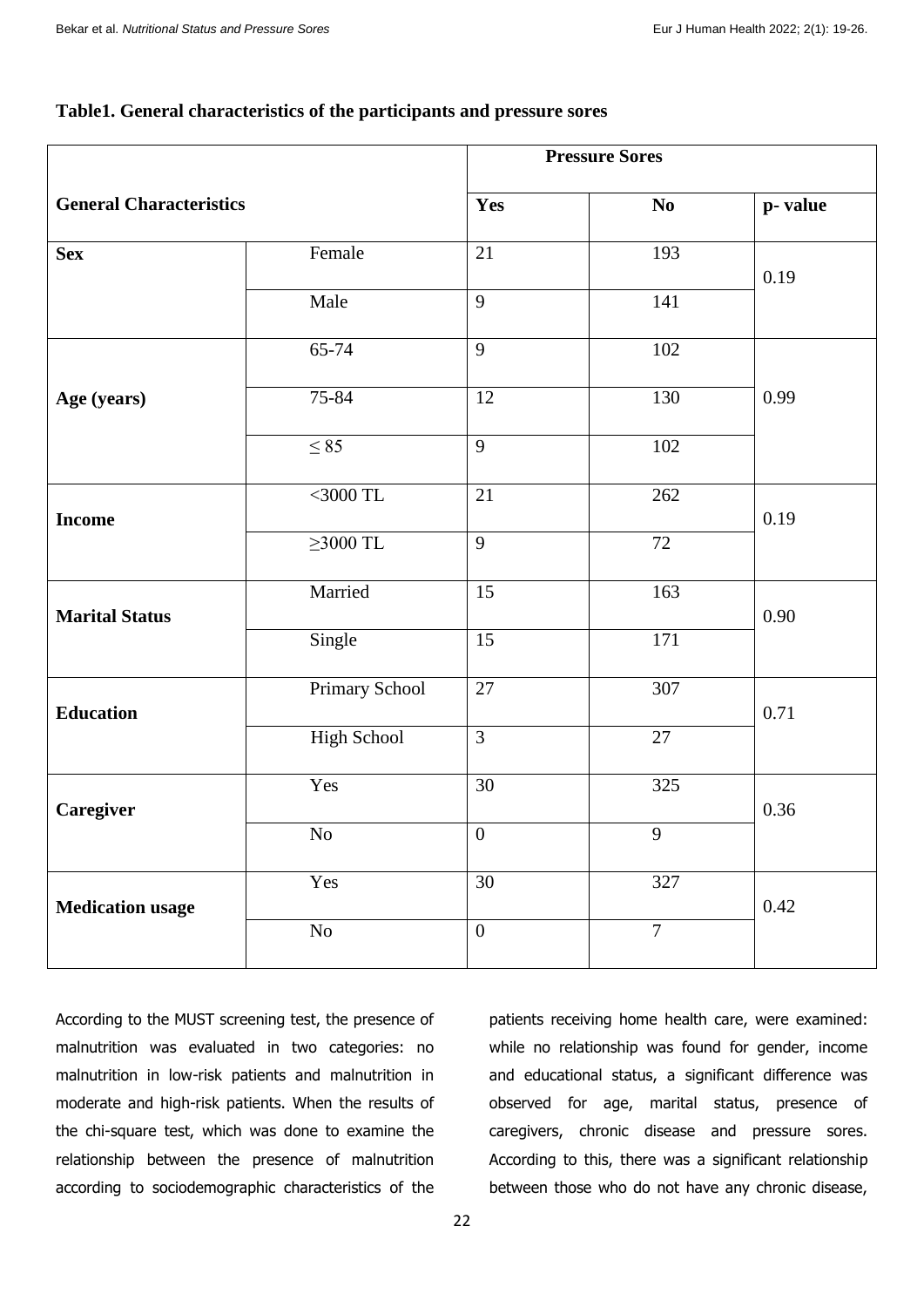no pressure sores, those who have a caregiver, and those who are single and with an absence of malnutrition. The presence of malnutrition was more common in people older than 85 years of age.

According to the MUST screening test of the participants, there was a statistically significant difference between the number of people at home, the duration of receiving home health services and the duration of pressure sores. Accordingly, the risk of malnutrition increased as the duration of receiving home health care increased, while the risk of moderate malnutrition increased as the number of people at home and the duration of pressure ulcers increased.

## **Table2. General characteristics of the participants and malnutrition**

|                                |                    | <b>Malnutrition</b> |                  |          |  |
|--------------------------------|--------------------|---------------------|------------------|----------|--|
| <b>General Characteristics</b> |                    | N <sub>0</sub>      | Yes              | p-value  |  |
| <b>Sex</b>                     | Female             | 153                 | 61               | 0.21     |  |
|                                | Male               | 98                  | 52               |          |  |
|                                | $65 - 74$          | $\overline{72}$     | 39               |          |  |
| Age                            | 75-84              | 109                 | $\overline{33}$  | 0.03     |  |
|                                | $\geq 85$          | 70                  | $\overline{41}$  |          |  |
| <b>Income</b>                  | $<$ 3000 TL        | 201                 | $\overline{82}$  | 0.11     |  |
|                                | $\geq$ 3000 TL     | 50                  | 31               |          |  |
| <b>Marital Status</b>          | Married            | 114                 | 64               | 0.04     |  |
|                                | Single             | 137                 | 49               |          |  |
| <b>Education</b>               | Primary School     | 231                 | 103              | 0.77     |  |
|                                | <b>High School</b> | $\overline{20}$     | $\overline{10}$  |          |  |
| Caregiver                      | Yes                | 242                 | 113              | $0.04\,$ |  |
|                                | $\overline{No}$    | $\overline{9}$      | $\overline{0}$   |          |  |
| <b>Chronic Disease</b>         | Yes                | 243                 | 113              | 0.04     |  |
|                                | No                 | $\sqrt{8}$          | $\boldsymbol{0}$ |          |  |
| <b>Pressure Sore</b>           | Yes                | $\overline{7}$      | 23               | $0.00\,$ |  |
|                                | No                 | 244                 | 90               |          |  |
|                                |                    |                     |                  |          |  |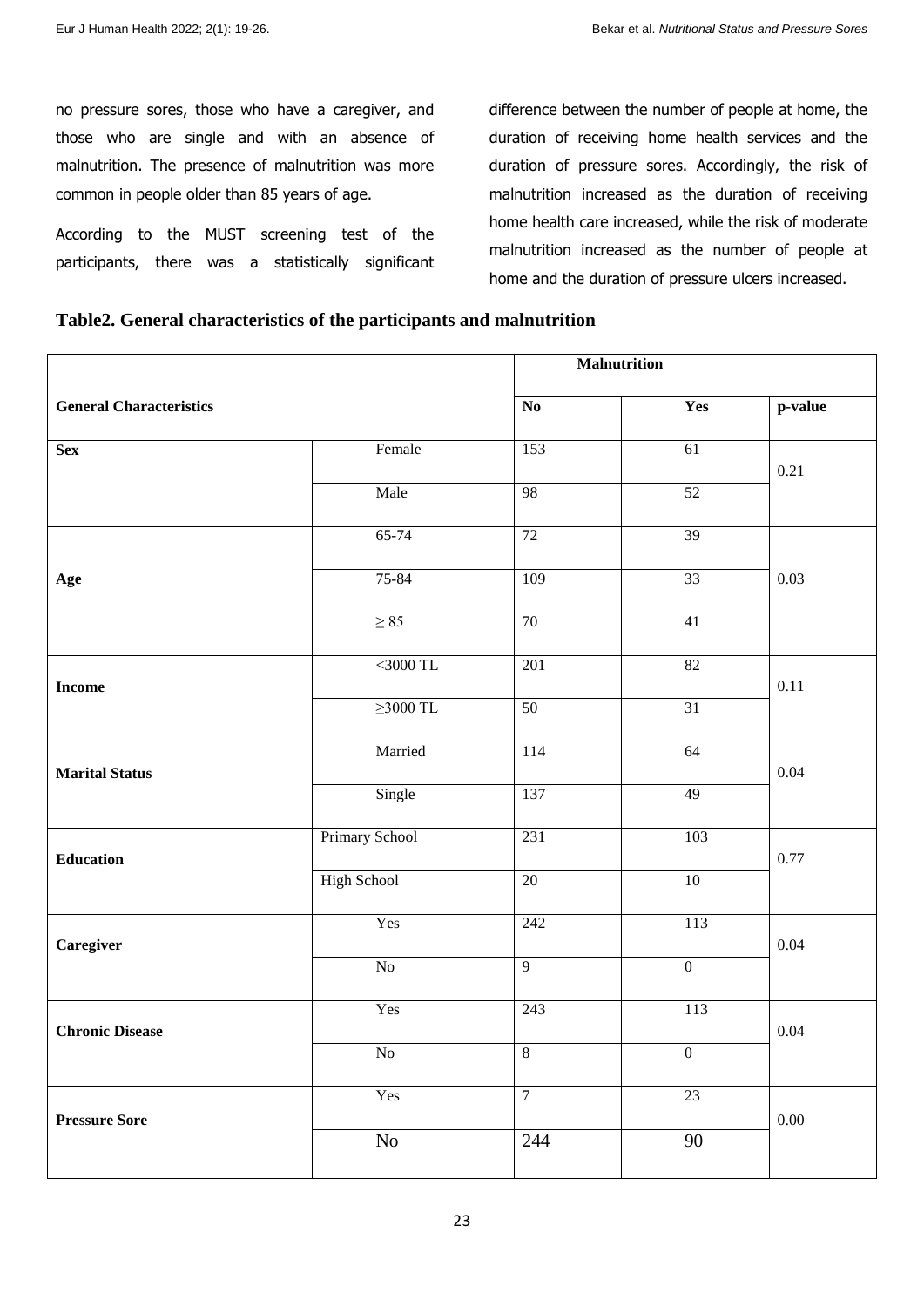## **Discussion**

Among the participants 30 patients (8.24%) had pressure sores and 113 of them (31.04%) had malnutrition. A positive relation is found between nutritional deficiency and pressure sores. There was a statistically significant difference between the number of people who is living with the patient at home, the duration of home health care, and the duration of pressure sore. While there is no relation between malnutrition and gender, income and educational status, a significant difference between age, marital status, caregiver presence, chronic disease and pressure sore is observed.

Pressure sores were detected in 8.24% of the participants included in the study. In the study conducted by Şahin et al. in 2017 with patients admitted to the home care unit of a training and research hospital in Ankara, the prevalence of pressure ulcers was found to be 22.8% (6). Niezgoda et al. reported that the prevalence of pressure ulcers in home care patients varies between 0% and 29% (7). In this study, we think that, unlike the literature, less pressure ulcers were seen due to home care services, which are effective in preventing pressure ulcers, and that the auxiliary health care personnel give priority to preventive services.

There was no statistically significant relationship between the presence of any chronic disease and pressure sores among the participants. While the presence of diabetes is expected to be a risk for pressure ulcers due to the effect of diabetes on wound healing, McMahon reports that controlled diabetes does not have a negative effect on the wound (8). However, with the fact that there was no relationship between chronic diseases and pressure sores in this study, it should be taken into account that the study group consisted of patients receiving home health care services, routine controls were carried out, and therefore their diseases were under control.

In this study, the presence of malnutrition was examined with the MUST screening test. According to MUST, 69.0% of individuals were found to be low risk, 25.8% medium risk and 5.2% high risk. In the literature review of Guigoz, the prevalence of malnutrition in the elderly receiving home care was reported as 9% and the risk of malnutrition as 45% (9). In the malnutrition study conducted in hospitalized patients, 72% were found to be low risk, 15% medium risk and 13% high risk (10). In this study, it can be said that the risk of malnutrition was at lower levels compared to that report.

According to the results of this study, it was seen that those who did not have pressure sores were mostly in the low risk group. The results of the study conducted by Yeniçağ to evaluate the relationship between malnutrition and the development and severity of pressure ulcers in patients receiving home care services are similar to this study (11). And, consistent with the literature, the presence of pressure sores was found to be less in the malnutrition groups that we evaluated according to the MUST risk classification in this study, as well as in the low-risk group (12).

In this study, we determined that the risk of malnutrition increased as the number of people in the house increased. The relationship between the number of people in the house and the risk of malnutrition is significant, as the increase in the number of people in the house will reduce the amount of food per capita that our working group, which has a certain economic income, can reach. It was reported that as the number of people in the house increases, nutrition is negatively affected (13).

In this study, it was observed that the risk of moderate malnutrition increased as the pressure ulcer duration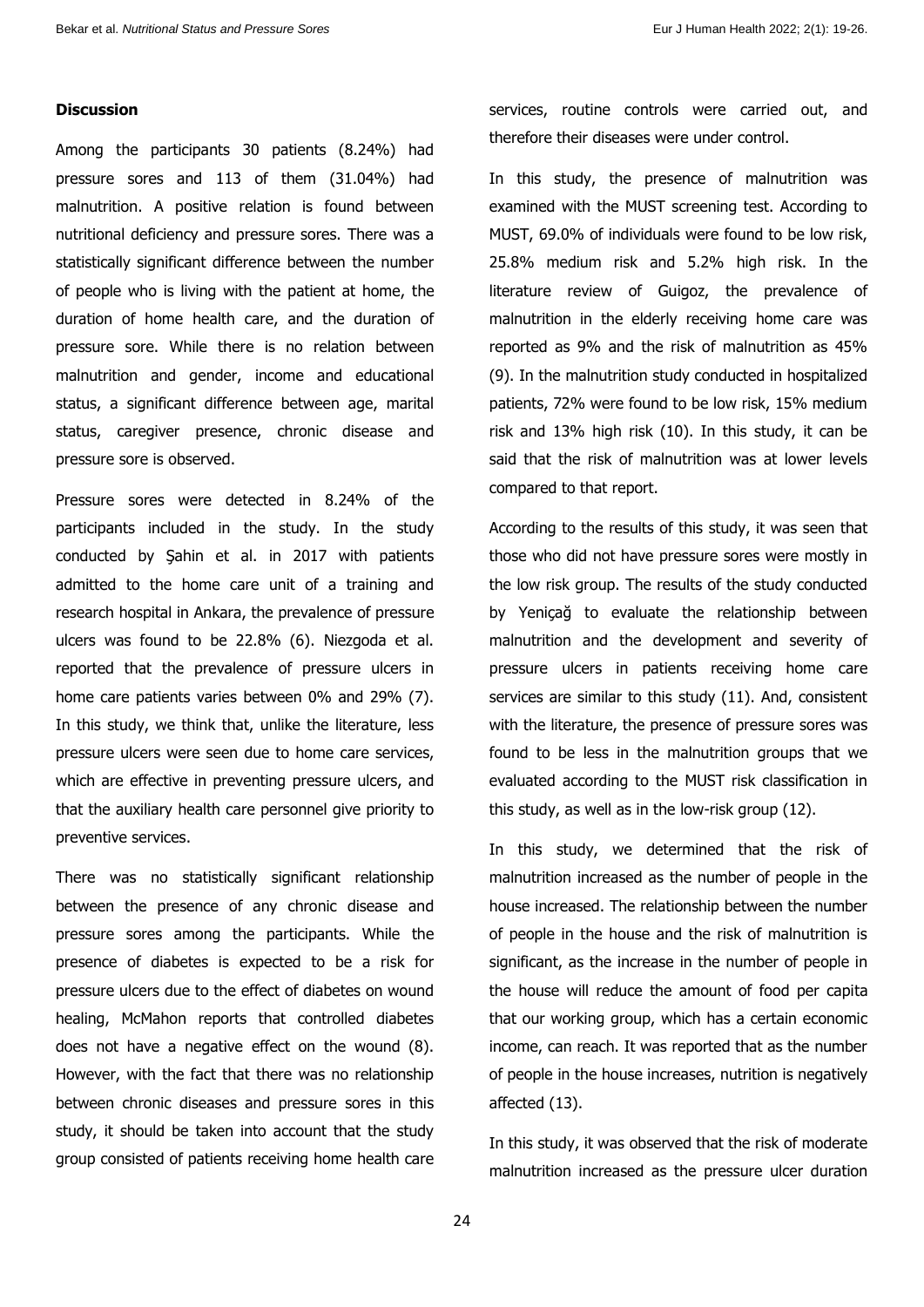increased. The positive relationship between the increase in the current pressure sore duration of the patients and the increase in the risk of malnutrition is also an expected situation (14).

When we look at the relationship between the presence of a caregiver and malnutrition, we found a significant relationship between those who had a caregiver and the absence of malnutrition. Akan et al., in their study examining the nutritional status of elderly patients who applied to the home health unit, found that both the risk of malnutrition and the presence of malnutrition were higher in those who provided their own care, that is, in the absence of a caregiver (15). It is known that living alone for elderly individuals is a risk factor for malnutrition.

In conclusion, we observed in this study that there was a significant relationship between pressure ulcer status and nutrition. The majority of those included in the study consisted of individuals aged 85 and over. In order to prevent the development of pressure ulcer lesions it is necessary to identify pressure ulcers in the early period and to make differential diagnosis of other lesions. Preventing the formation of pressure ulcers is a much healthier and more economical method for both families and the country compared to treatment applied after the wounds occur. For this reason, it is very important to observe the skin frequently and take the necessary protective measures, especially in home health patients at risk, and to regulate nutrition by taking into account the relationship between nutrition and pressure ulcers, which is also an important finding of this study.

## **Disclosure of conflict of interest**

None of the author has any conflict of interest to disclose.

## **References**

1. . Kanj LF, Wilking SVB, Phillips TJ. Continuing medical education: Pressure ulcers. J Am Acad Dermatol. 1998; 38: 517-38.

2. Saghaleini SH, Dehghan K, Shadvar K, Sanaie S, Mahmoodpoor A, Ostadi Z. Pressure ulcer and nutrition. Indian J Crit Care Med. 2018; 22: 283.

3. Kaiser MJ, Bauer JM, Rämsch C, Uter W, Guigoz Y, Cederholm T, et al. Frequency of malnutrition in older adults: a multinational perspective using the mini nutritional assessment. J Am Geriatr Soc. 2010; 58(9): 1734-8.

4. Volkert D, Beck AM, Cederholm T, Cruz-Jentoft A, Goisser S, Hooper L, et al. ESPEN guideline on clinical nutrition and hydration in geriatrics. Clin Nutr. 2019; 38: 10-47.

5. Stratton RJ, Hackston A, Longmore D, Dixon R, Price S, Stroud M, et al. Malnutrition in hospital outpatients and inpatients: prevalence, concurrent validity and ease of use of the 'malnutrition universal screening tool' ('MUST') for adults. Br J Nutr. 2004; 92: 799-808.

6. Şahin A.D., Seyrek S., Ertürk A., Artantaş A.B. Evde Bakım Hastalarında Bası Yaraları ve Hastaların Demografik Özellikleri. Konuralp Med J / Konuralp Tıp Derg. 2017; 9: 14-8.

7. Niezgoda JA, Mendez-Eastman S. The effective management of pressure ulcers. Adv. Skin Wound Care. 2006; 19(1): 3-15.

8. McMahon MM, Bistrian BR. Host defenses and susceptibility to infection in patients with diabetes mellitus. Infect Dis Clin N Am. 1995; 9: 1-9.

9. Guigoz, Y. Mini Nutritional Assessment: a practical assessment tool for grading the nutritional state of elderly patients. Facts Res Geyontol. 1994; 4: 15-59.

10. Çınar H, Kaya Y, Özyurt N, Çakır L, Ongun A. Palyatif Bakım Hastalarında Nutrisyonel Durumunun Değerlendirilmesi. Klin Tıp Aile Hekim Derg. 2016: 8(3): 15-18.

11. Yeniçağ R., Rakıcıoğlu N. Yaşlılarda Bası Yaraları ve Beslenme Tedavisi. Sakarya Tıp Derg. 2012; 9: 387- 97.

12. Tsaousi G, Stavrou G, Ioannidis A, Salonikidis S, Kotzampassi K. Pressure ulcers and malnutrition: results from a snapshot sampling in a university hospital. Med Princ Pract. 2015; 24: 11-6.

13. Darnton-Hill I, Cogill B. Maternal and young child nutrition adversely affected by external shocks such as